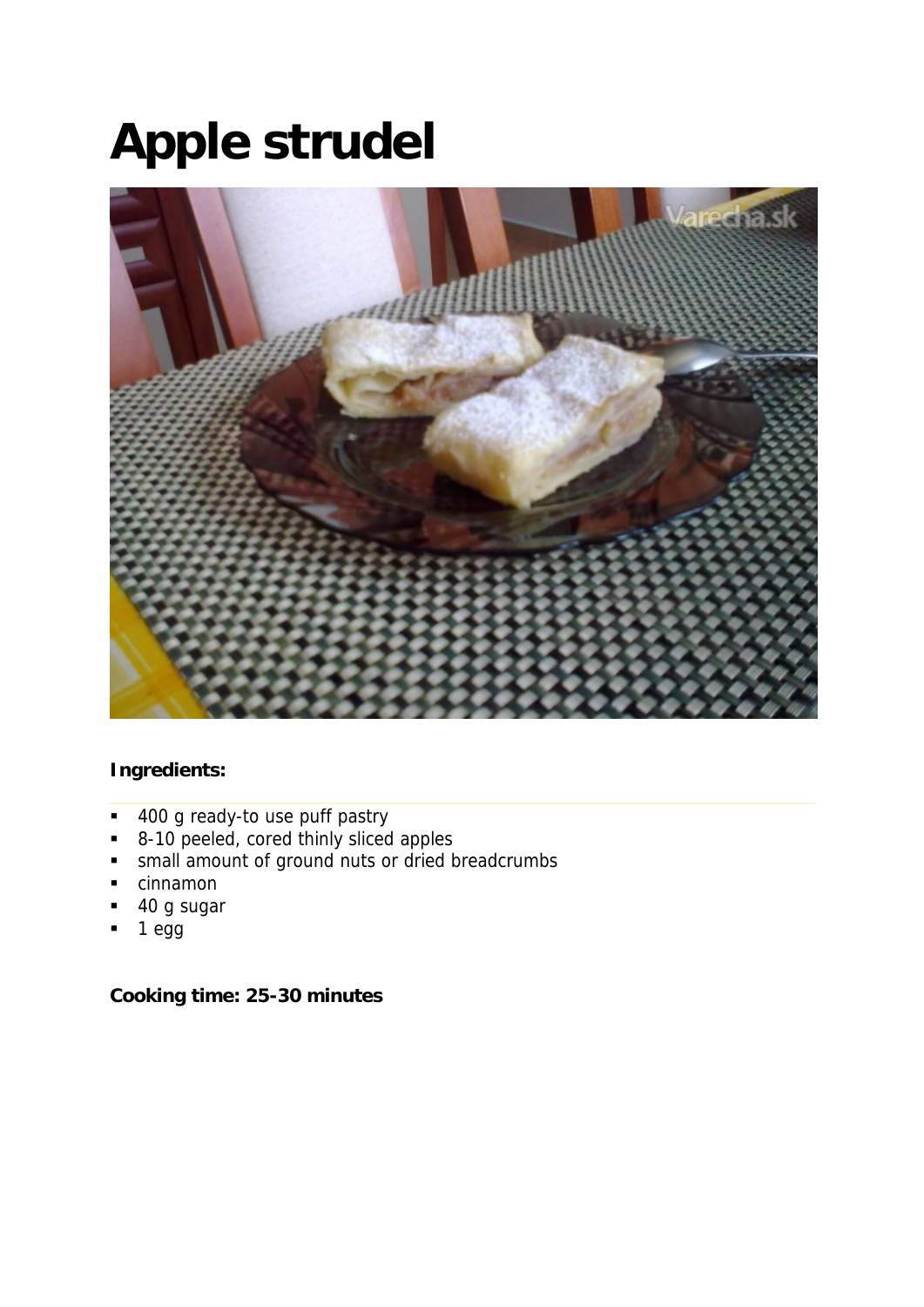# Preparation

Peel, core and slice the apples. Split the puff pastry in half. Use a rolling pin to roll out the dough into a rectangular shape, making it as thin as possible. Sprinkle with ground nuts (or dried breadcrumbs).



Spoon the sliced apples on the dough, spread them evenly (stay 1cm off each edge), then sprinkle cinnamon and sugar on top.



Carefully roll the pastry up around the filling like a cigar, using the greaseproof paper to help. Brush with beaten egg (or melted butter)

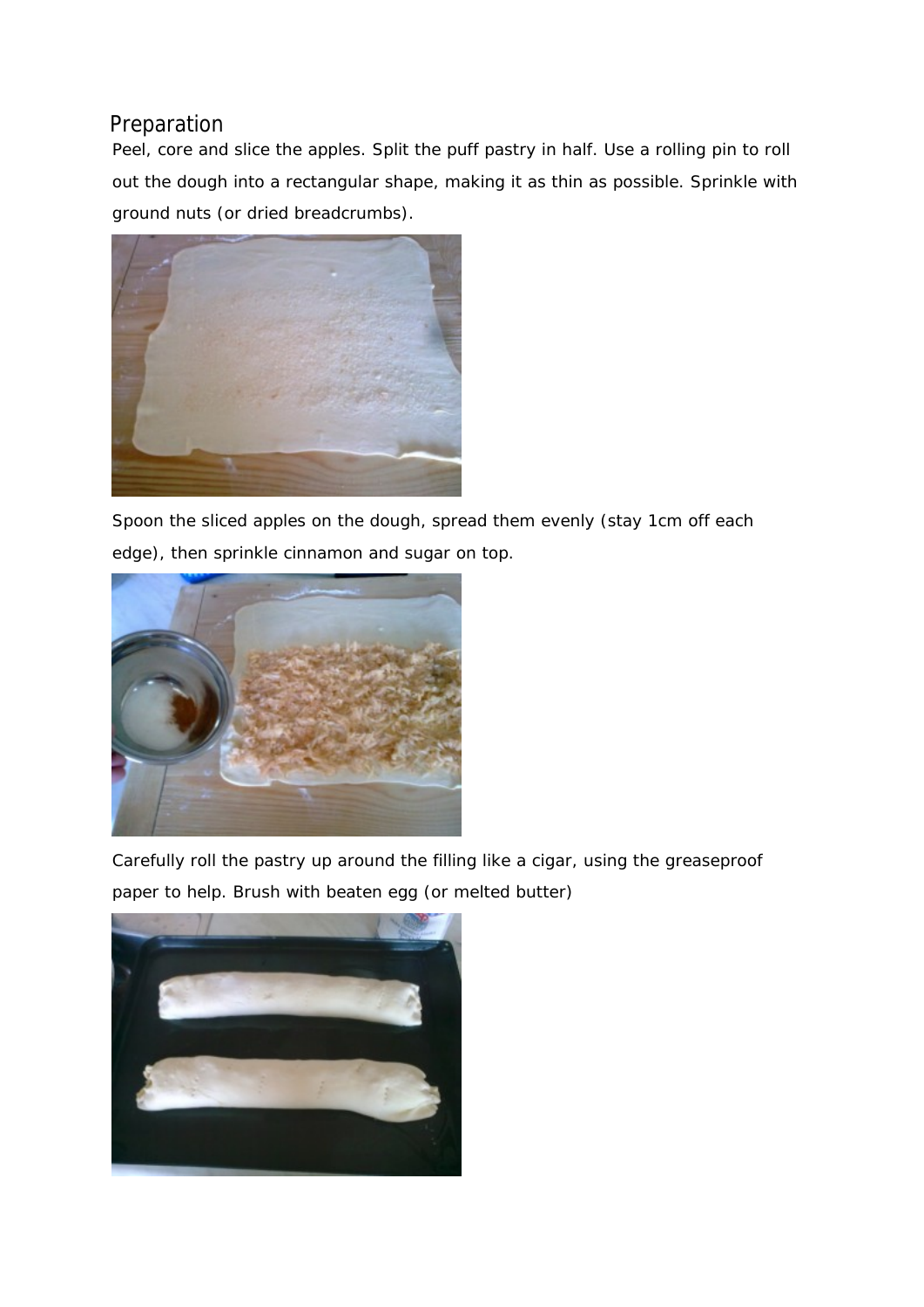Pre-heat the oven and bake for 25-30 min. at 190-200 °C.



Sprinkle icing sugar....



....and enjoy!

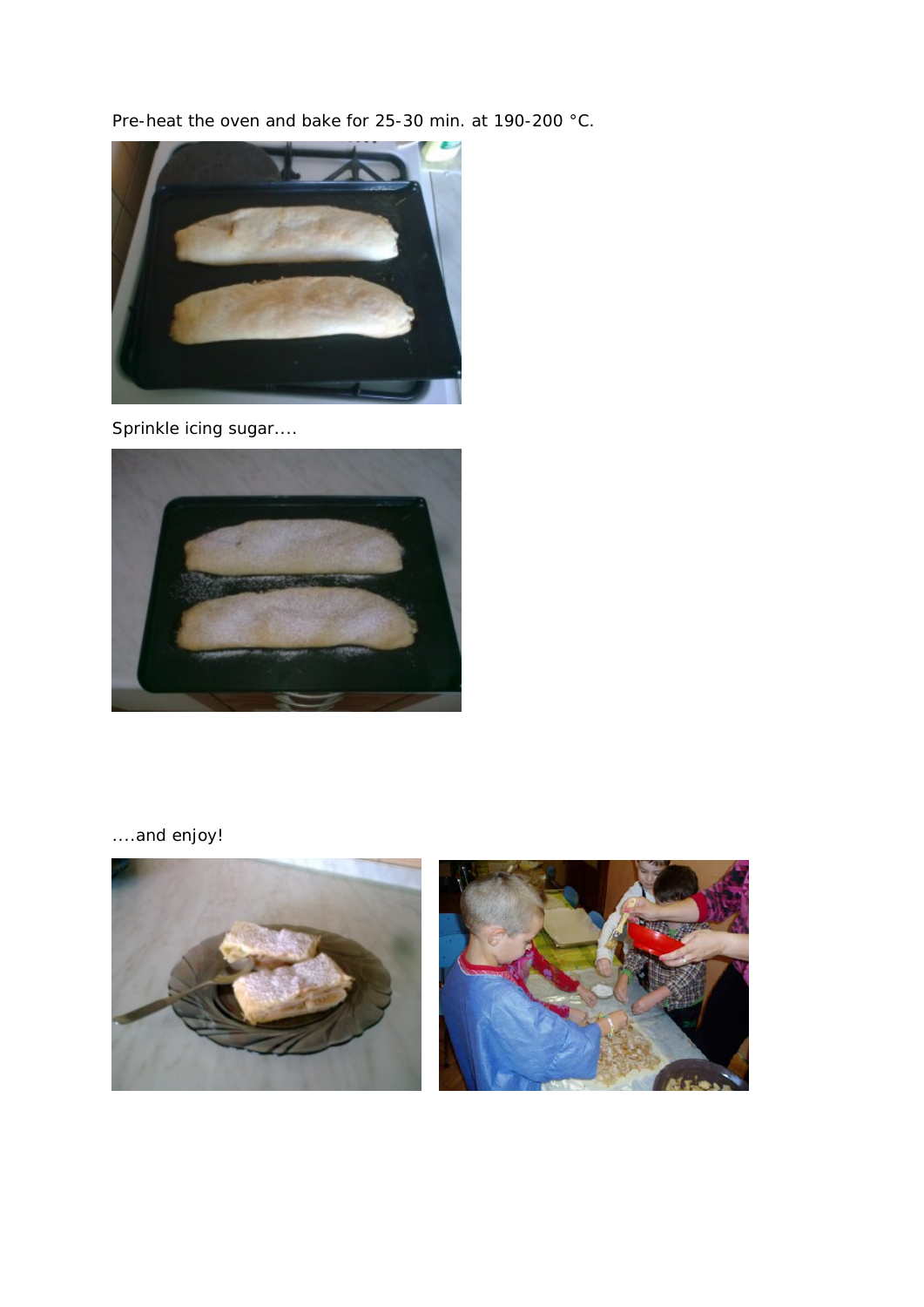# **Potato pagach**



## **Ingredients**

- 500 g flour
- 450 g potatoes cooked in skin
- **125 g margarine**
- $-1$  egg
- $-20$  g dry yeast
- a little bit of sugar
- $-100$  ml oil
- 2 tea spoons of salt
- 300 ml lookwarm milk
- :

### **Topping:**

- $-1$  egg
- · salt
- **caraway seeds**
- sesame seeds

# **Cooking time: 17 - 20 minutes at 200 °C**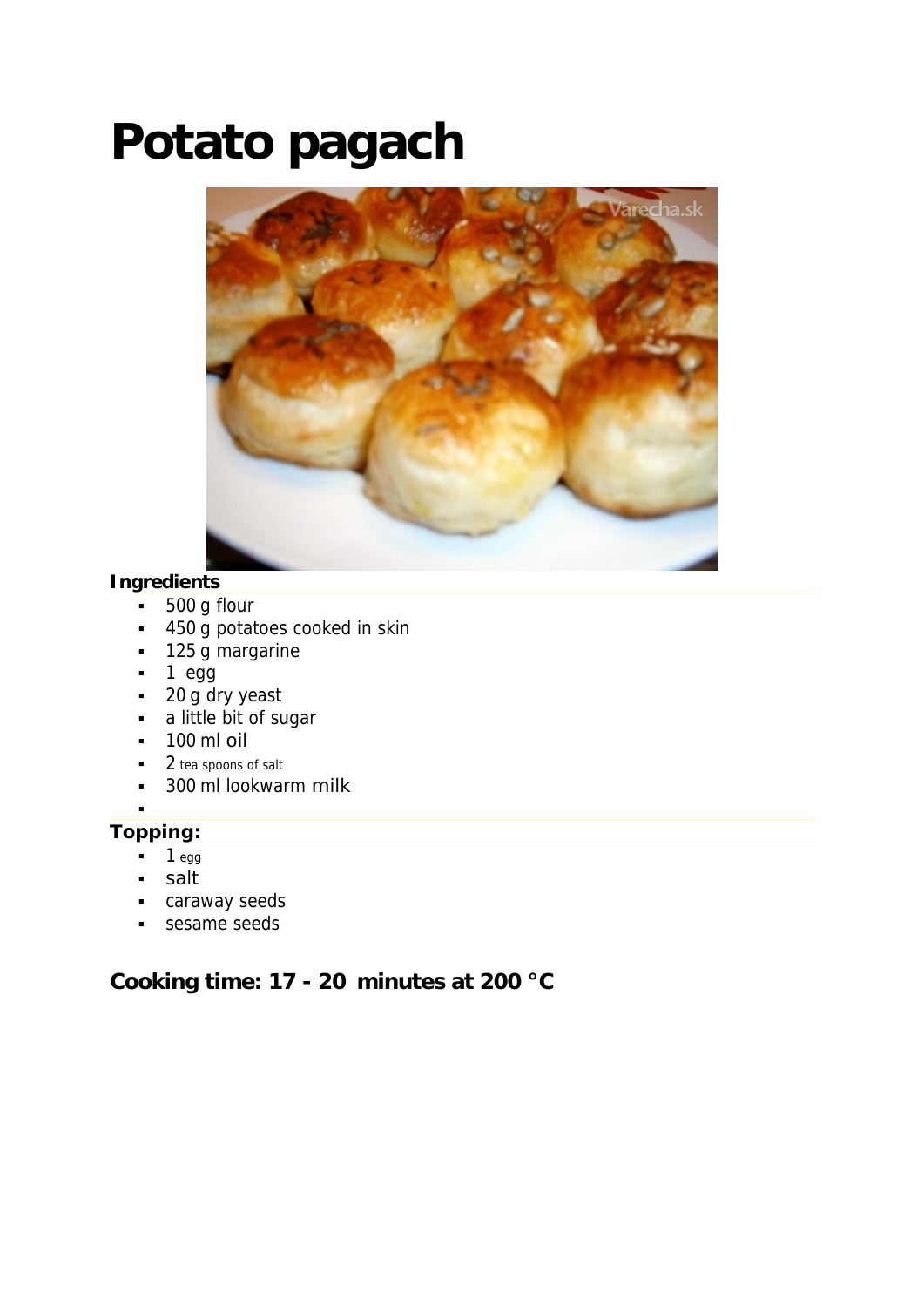# Preparation

Cook the potatoes in skin. Prepare flour, 3dcl of lukewarm milk, 100 ml of oil, margarine, salt and eggs.



Sift 500 g of flour.



Let the yeast and sugar dissolve in a little milk. Mix the rest of the milk with 100 ml oil and the egg. Then mix it in with the flour and yeast and knead well to make a supple dough. Cover the dough and let it rise in a warm place.

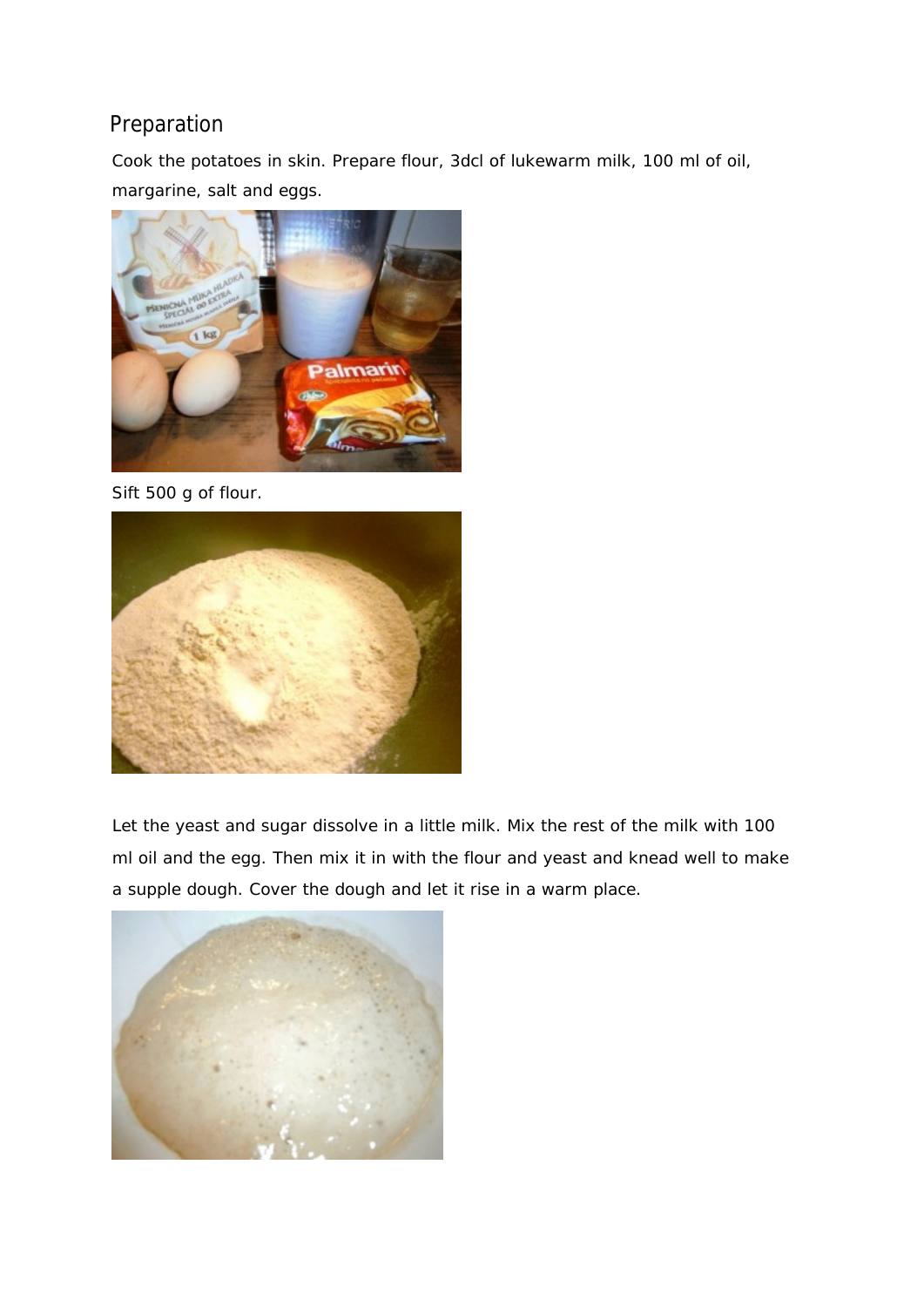The size of the dough has doubled.



Lightly flour the worktop and roll out the dough. Grate 1/2 of the cooked potatoes and 1/2 of the cold margarine and spread it on top of the dough.



Fold the dough, cover it with a clean kitchen towel and let it rise for another 20 min. Roll the dough again, grate the other 1/2 of the cooked potatoes and 1/2 of the cold margarine and spread it on top of the dough. Fold the dough, cover it with a clean kitchen towel and let it rise for another 20 min.

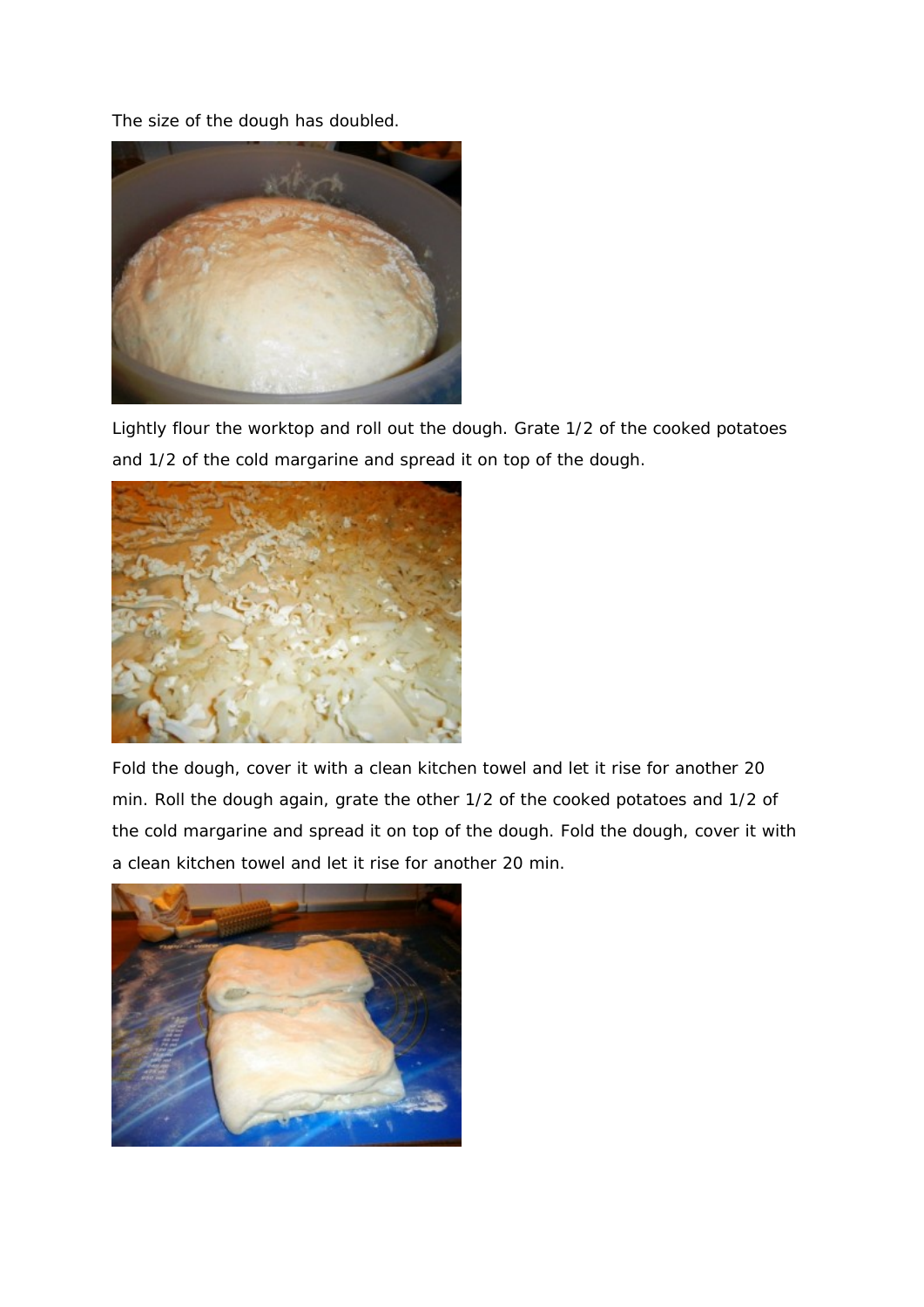Use a rolling pin to roll out the dough into a circular shape about 1,5 cm thick. Use a small round cutter to cut out pagaches.



Lay them on a baking tray and spread the egg, salt, caraway and sesame seeds on top of them. Pre-heat the oven and bake for 17-20 min 200 °C.

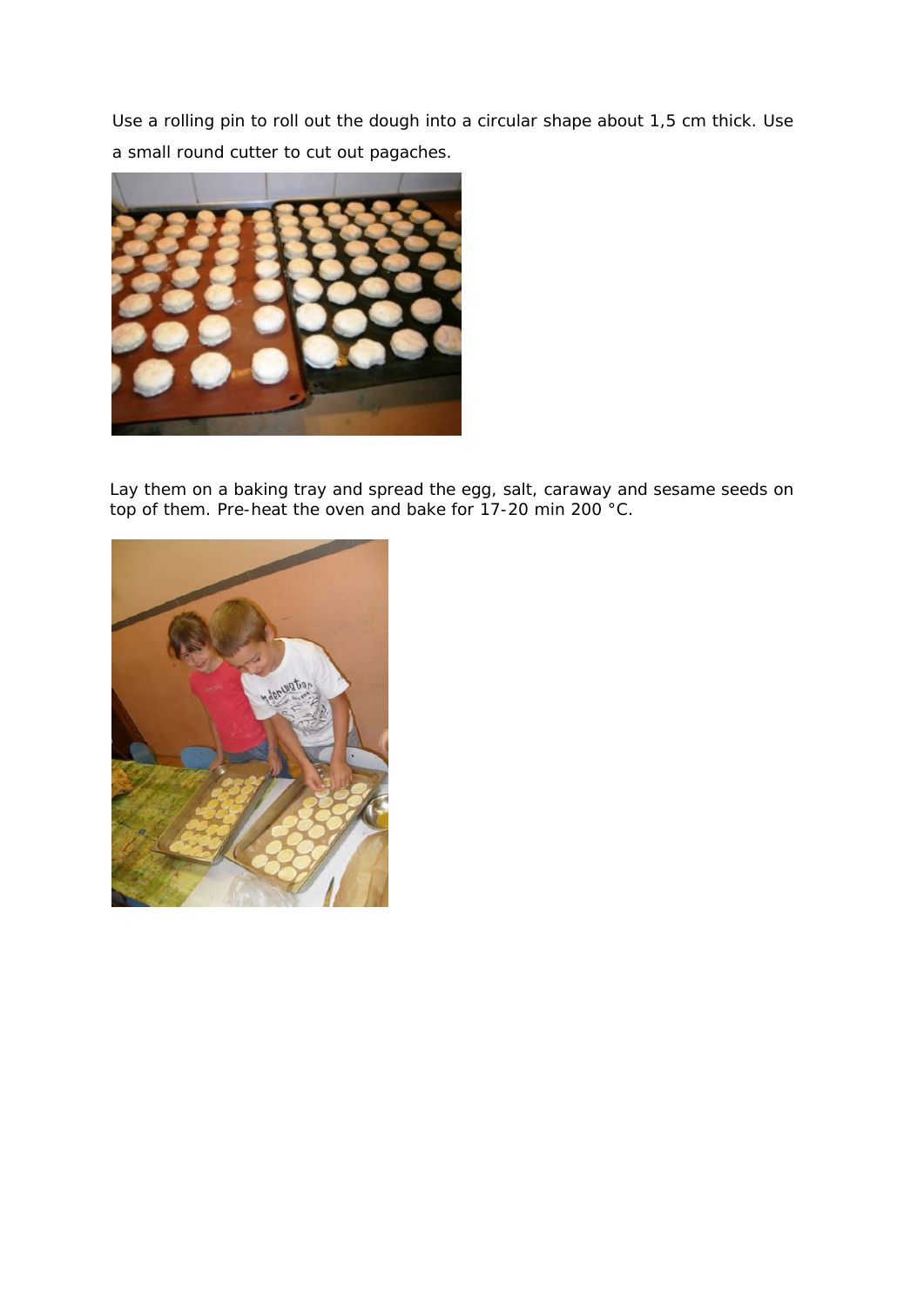# **Dumplings with sauerkraut (Halusky - strapacky)**



#### **Ingredients:**

- **1** kg potatoes
- sauerkraut (Chopped or shredded cabbage salted and fermented in its own juice)
- **-** bacon
- 600 g of all purpose flour
- 1 tbs of salt

# **Cooking time: 60 minutes Serves 6**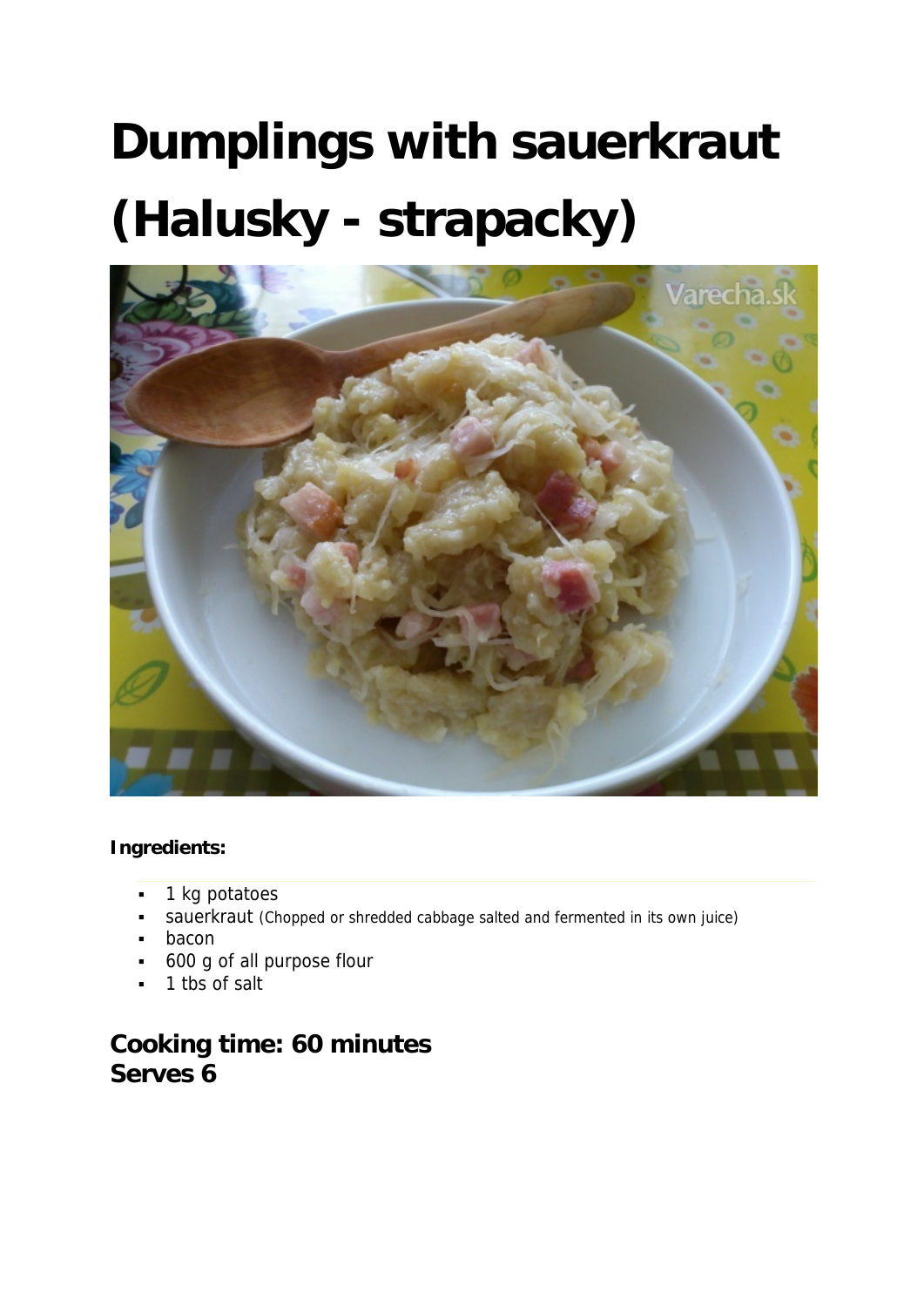# Preparation

Peel the potatoes.



Grate the potatoes (using a grater or a food processor).



Add salt and flour and mix well until the dough is supple. (Remove excess water, if necessary)



Boil water in a large pot and add salt. Place the dough on a cutting board and cut small pieces of the dough straight into the boiling water creating little dumplings (halusky).